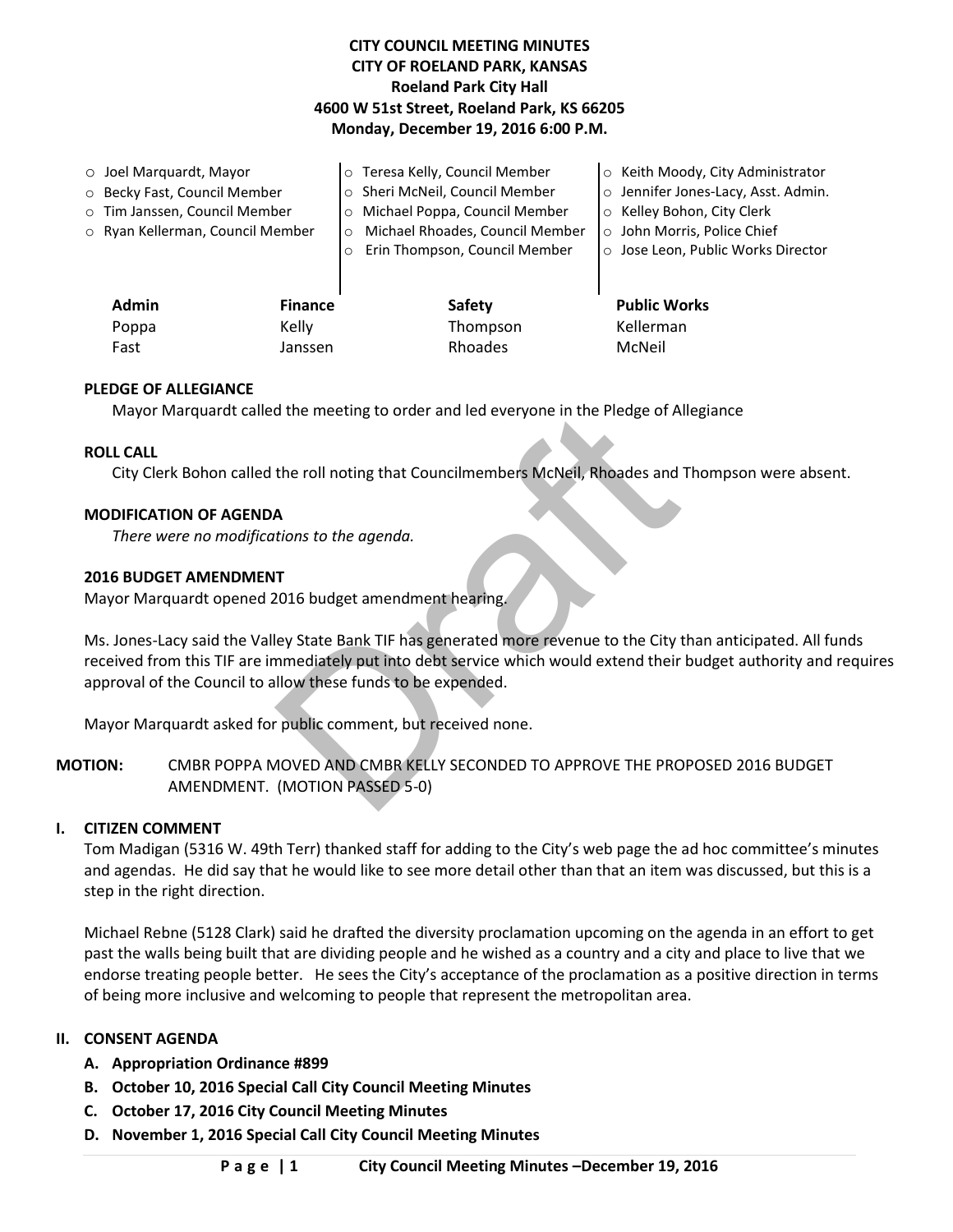- **E. November 14, 2016 Special Call City Council Meeting Minutes**
- **F. On Call City Engineer Selection**
- **G. Amendment to Salt Dome Agreement**
- **H. Mowing Contract Extension**
- **I. Streetlight Maintenance Extension**
- **J. 2017 Street Maintenance SKW Task Order 35**

**MOTION:** CMBR JANSSEN MOVED AND CMBR POPPA SECONDED TO APPROVE THE CONSENT AGENDA. (MOTION PASSED 5-0).

Mayor Marquardt explained to the students in attendance what the Consent Agenda is and how items are placed on it.

# **III. BUSINESS FROM THE FLOOR**

### **A. Applications / Presentations**

*There was no Business from the Floor.* 

### **IV. MAYOR'S REPORT**

### **A. Diversity Proclamation (Erin Thompson and Tim Janssen)**

Mayor Marquardt read the Diversity Proclamation into the record.

(Erin Thompson and Tim Janssen)<br>the Diversity Proclamation into the record.<br>NVED AND CMBR KELLY SECONDED TO ADOPT THE DIVERSIT<br>coclamation to be put on the City's Facebook page.<br>the Planning Commission meeting was cancelle **MOTION:** CMBR FAST MOVED AND CMBR KELLY SECONDED TO ADOPT THE DIVERSITY PROCLAMATION. (MOTION PASSED 5-0)

### (Applause)

CMBR Fast asked the proclamation to be put on the City's Facebook page.

#### **B. Announcements**

Mayor Marquardt said the Planning Commission meeting was cancelled for December 20th and beginning in 2017 Planning Commission meetings will now start at 6:00 p.m.

12/26 and 1/2/2017 - City offices will be closed.

- 1/3 Governing Body Workshop
- 1/16 City offices will be closed in observance of Martin Luther King, Jr. Day.
- 1/17 Governing Body Workshop and City Council meeting (a change from 1/16)
- 1/23 Community Forum Presentations on the new Tax Lid and also from the Branding Committee

Mayor Marquardt invited the students to attend the Community Forum.

### **V. WORKSHOP AND COMMITTEE REPORTS**

### **A. Workshop Summary**

Mayor Marquardt reported that Public Works Director Leon recommended the City choose Larkin Lampe Rynearson as City engineers in 2017. (Approved on Consent Agenda)

Salt dome agreement. City Administrator Moody explained the amendment was for an asphalt apron at the base of the dome and that the cost of \$11,848 would be Roeland Park's share of the expense with Fairway. (Approved on Consent Agenda)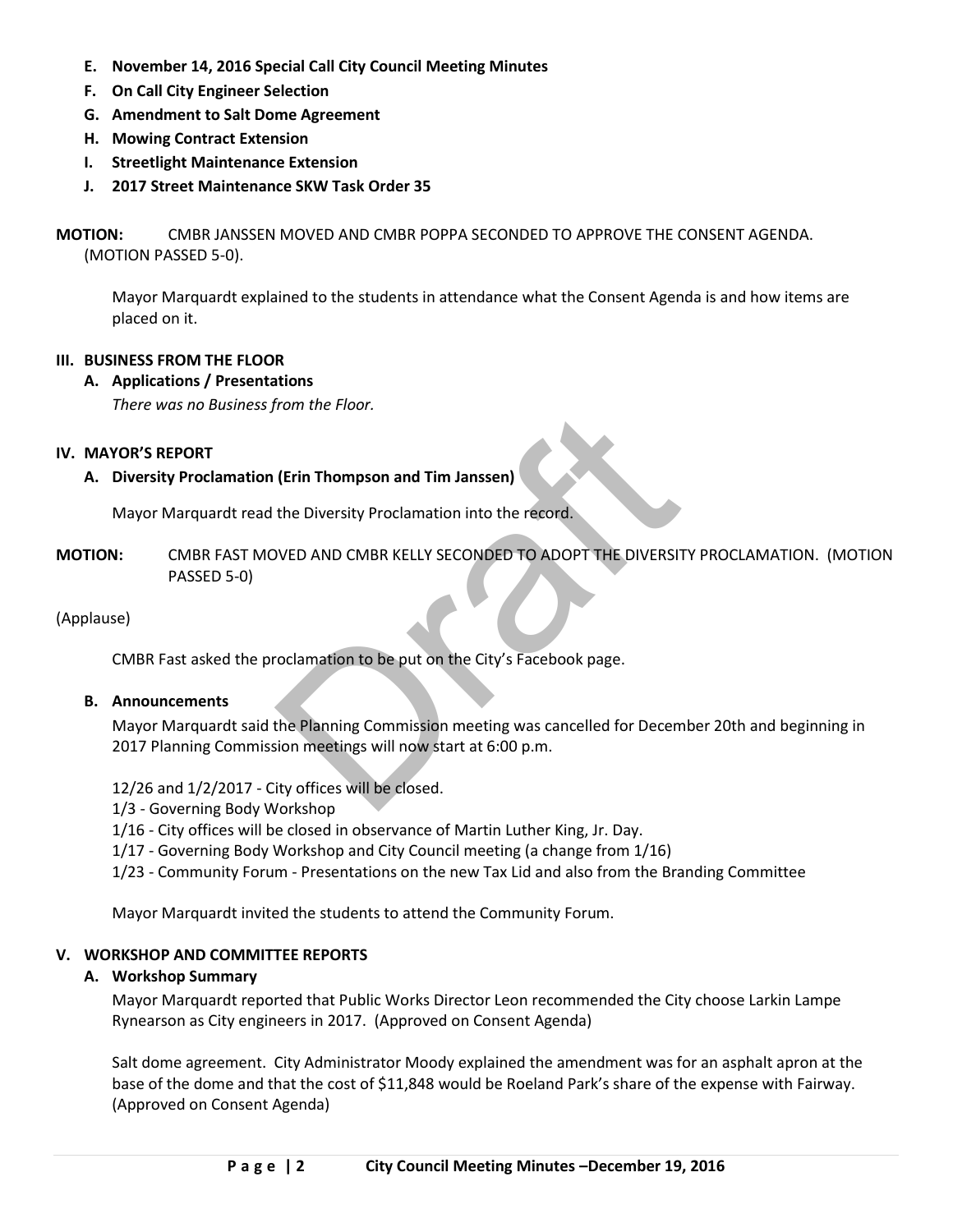It was agreed to extend the mowing contract for City-owned properties by Next to Nature (Approved on Consent Agenda)

The streetlight maintenance extension with Black & McDonald represents a 1.5 percent price increase. (Approved on the Consent Agenda)

The 2017 Maintenance Task Order with SKW for 2016 will allow SKW to formalize bid documents for 2017 street surface treatments. (Approved on the Consent Agenda)

Topics were set for the Community Forum. The Governing Body decided the January forum should be on the City's branding and the new tax lid legislation. The April forum would be a Ward I forum with a presentation on the pool.

Ms. Jones-Lacy presented the October financials showing that revenues are strong despite franchise fees which continued to underperform and fewer business license renewals. Expenditures are also lower than projected.

The 2016 budget amendment was set for tonight's City Council meeting (Approved earlier by the Council)

Committee Appointments and Reappointments were agreed to be on New Business.

best and Reappointments were agreed to be on New Busines<br>Special Event terms. Ms. Jones-Lacy presented the recommegarding changes to Type 1 Special Event terms which inclu<br>hich could be held up to 31 days and up to four no Changes to the Type 1 Special Event terms. Ms. Jones-Lacy presented the recommendation made by the Planning Commission regarding changes to Type 1 Special Event terms which included allowing unlimited signs during special events which could be held up to 31 days and up to four non-consecutive times per year. The Governing Body wanted to include stricter limitations on the size of the signs, as well as the possibility of the quantity and location. Ms. Jones-Lacy said she would consult with the City's churches and schools assess their outdoor signage needs.

Sale vs. lease of City property. The Council agreed to sell the upper portion of the caves site and decided that leasing the lower portion was preferable. They are open to selling or leasing the northeast cloverleaf site.

 The Ad Hoc Development Committee would be renewed with all its existing members and CMBR McNeil had expressed a desire to be on the group, a topic to be discussed later in this meeting.

### **B. Ad Hoc Summary**

The old pool site at the northeast corner of 48th and Roe. Sunflower Development has put in a request for a CID and would like clarification of the terms to keep the ball rolling towards a purchase sale agreement. The committee is considering recommending a one percent sales tax CID to be placed on the entire site for a 20-year period. Assumptions are for a 90-room hotel, 365 days a year and a \$110 average daily rate would equate to approximately \$2,500,000 over the 20-year period or annually for hotel revenue a yield of \$25,000 revenue annually.

CBC will work with SKW to price an access road that would include a left in/left out on Roe. Sunflower has completed their feasibility study and CBC will set up time for Sunflower to present that to the committee. Twin Peaks was also mentioned as a possible restaurant at the site. The committee encouraged CBC to continue discussions with local independent establishments.

Northeast Johnson Drive & Roe. Jason Glasrud, CBC's development consultant, presented an overview for moving forward with the site.

It was noted the Ad hoc committee's term ends 12/31/16.

Also discussed was the one percent for art on the Commerce site and other developments.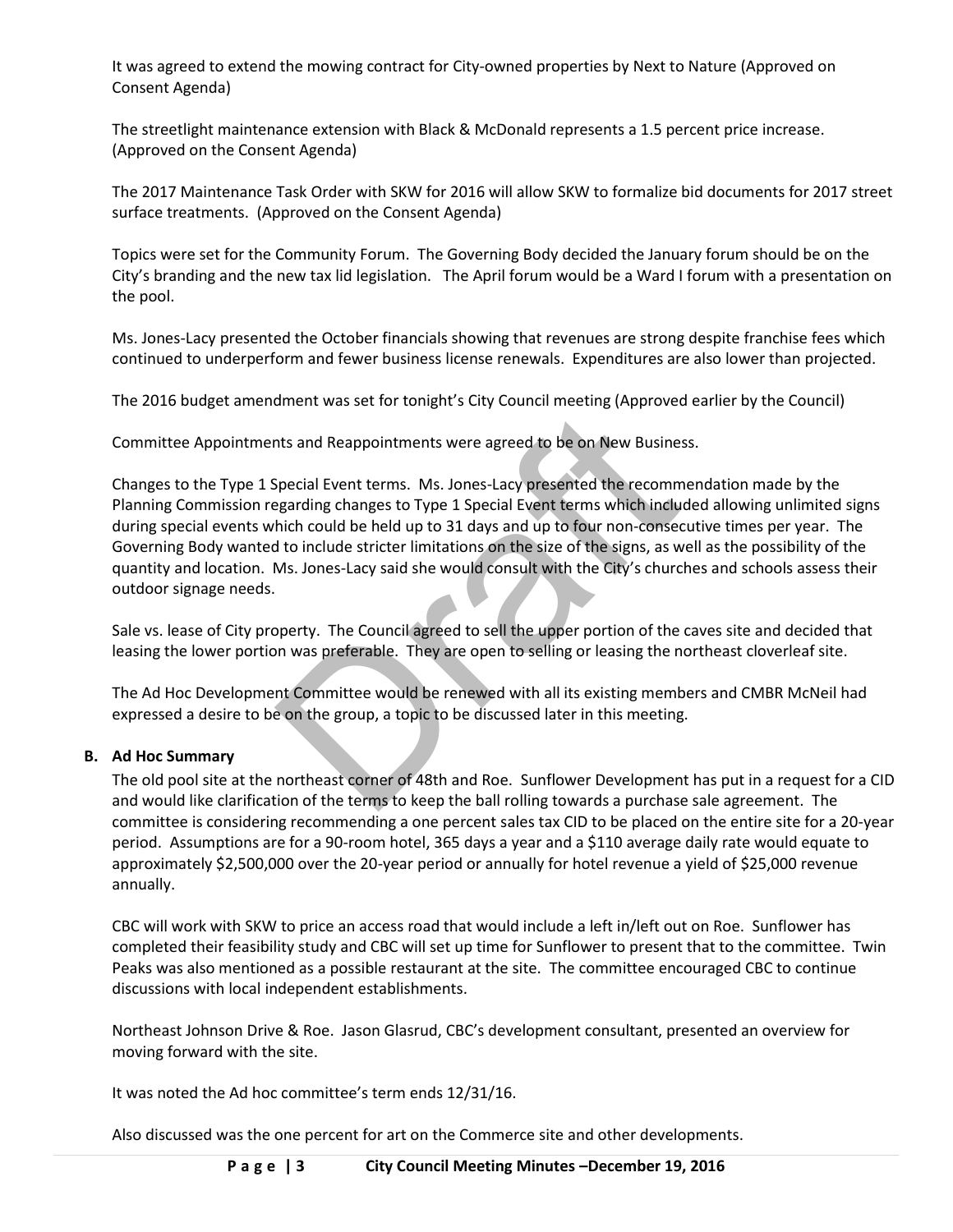The committee's recommendation remains the same to look at all sites in the city as a whole. This includes Commerce, the northeast, the Gateways and the caves old pool site. They want to create a cohesive art gateway element plan and are reaching out to the Arts Committee to coordinate those efforts.

# **C. Rebranding Committee Update**

The committee has completed and approved the qualitative research collection and report, the new positioning statement and the creative brief for the artists' submissions. The committee received 48 individual submissions from artists from Benedictine College as well as residents from Roeland Park. They are in the process of selecting and revising the top three to five options to present to Council. In addition, students submitted PR and marketing plans for the brand's launch and are being reviewed and compiled.

# **VI. REPORTS OF CITY LIAISONS**

*No updates were given.*

# **VII. UNFINISHED BUSINESS**

# **A. 2017-2019 Tree Service Bid Review**

**Example 18 All All State State All State State State State State State State State State State State State State State State State State State State State State State State State State State State State State State State** Public Works Director Leon and Carl Wisdom, City Forester were both present to answer questions. In response to their request they received three bids and felt that Custom Tree Care had the best pricing which stayed the same through the three years of the agreement. Their rates also do not change with an emergency. Mr. Leon said that Mr. Wisdom did a lot of due diligence on this bid review.

Public Works Director Leon said the work performed would be within budgeted items, but if there is an emergency that might be a different story.

- **MOTION:** CMBR POPPA MOVED AND CMBR KELLY SECONDED TO APPROVE THE 2017-2019 TREE SERVICE AGREEMENT WITH CUSTOM TREE CARE. (MOTION PASSED 5-0)
	- **B. Johnson County Parks and Recreation Agreement for Operating the Community Center**  City Administrator Moody said the redline version presented previously in Workshop has been reviewed by JCPRD attorneys and no changes have been made.

CMBR Fast said the budgeted amount is the same as the last two years. City Administrator Moody said payment made by the city is based upon the budget of the Community Center. If there's an anticipated shortfall it gets paid. There is also a reconciling at the end of the year with a provision that if there is not a shortfall, then the City's portion of the shared funds are returned to the City.

**MOTION:** CMBR POPPA MOVED AND CMBR JANSSEN SECONDED TO APPROVE THE AGREEMENT AS PRESENTED. (MOTION PASSED 5-0)

### **VIII. NEW BUSINESS**

# **A. Ad Hoc Development Committee Renewal**

CMBR Poppa asked to table this discussion to a later date as CMBR McNeil was not present but had expressed an interest to be on the committee. He said he also realized this is a time sensitive issue.

Mayor Marquardt recommended renewing the committee temporarily until a further discussion can be held.

CMBR Fast agreed with CMBR Poppa. She said when they formed the Ad Hoc Development Committee its focus was on the old pool site. She would like to recommend that since there is a lot of talent on the Council that a second ad hoc committee be created for the Northeast Johnson Drive. She said that CMBR Kelly is now working for the Chamber and CMBR McNeil was once on that committee and knows a lot about that site. CMBR Janssen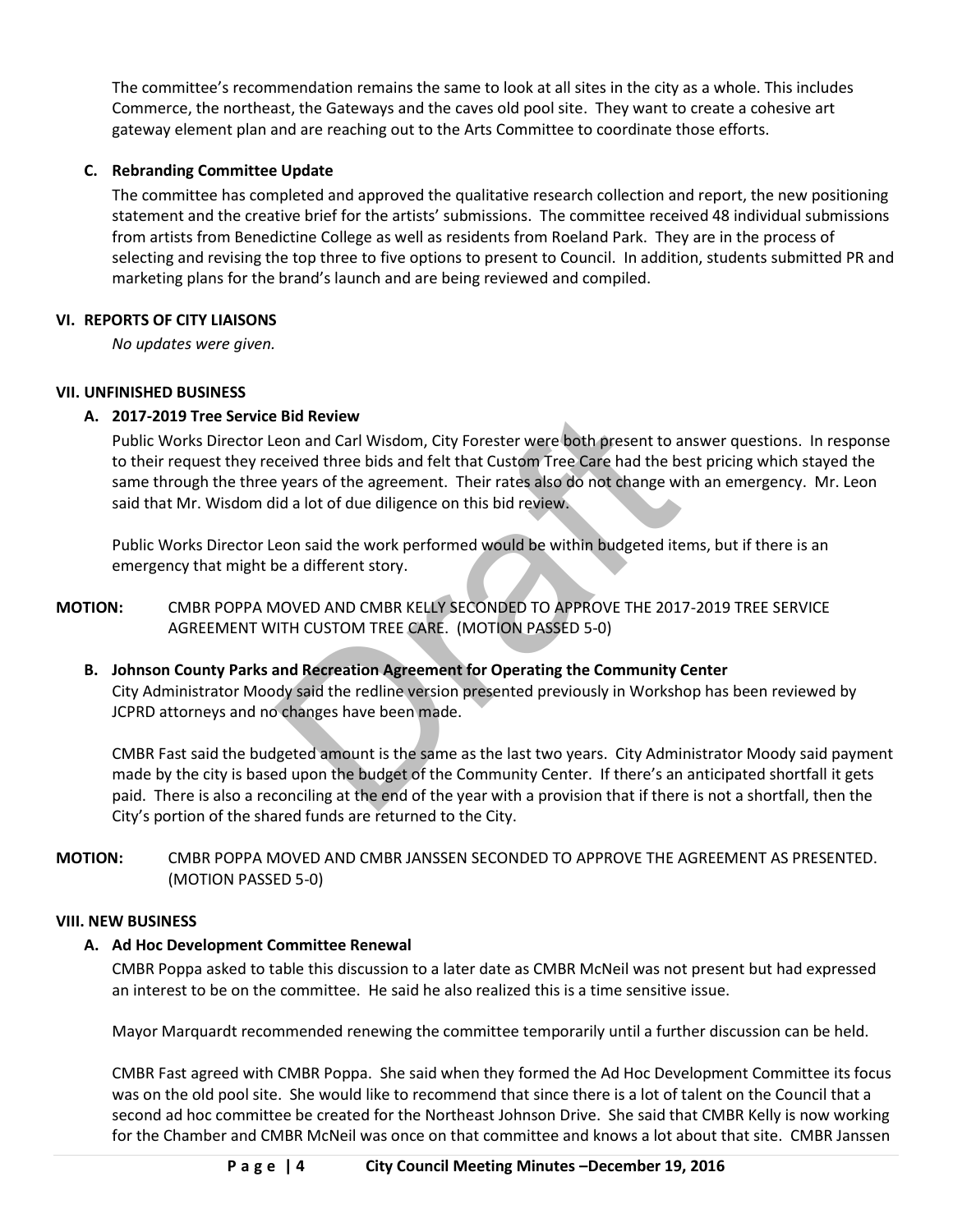also is a good choice. Ms. Fast recommended the second committee consist of CMBR Janssen, CMBR Kelly and CMBR McNeil for the northeast corner with CMBR Thompson, CMBR Poppa and CMBR Rhoades remaining on the ad hoc development for the old pool site. She believes there's a wealth of knowledge, fresh ideas and it gives more people an opportunity to serve. She has been upset at the thought that there are people on the Council who want to serve, but are unable to do so.

CMBR Kelly appreciated CMBR Fast's comments and seconded what CMBR Poppa said and would be amenable to another discussion about a second committee. She would want to make certain there's a continuity of the relationships that have been formed. In the event there are two committees there would need to be a liaison between the two especially if they are working with the same developers and people in other parts of the city so that those relationships will carry over.

Mayor Marquardt said something to consider would be a relationship with a development consultant and also potentially six Councilmembers being at development meetings.

**MOTION:** CMBR POPPA MOVED AND CMBR JANSSEN TO TABLE THE AD HOC DEVELOPMENT COMMITTEE RENEWAL DISCUSSION TO NEXT GOVERNING BODY WORKSHOP. (MOTION PASSES 5-0)

# **B. 1% for Arts Direction to Arts Committee**

The Ad Hoc Committee has provided direction to the Arts Committee concerning coordinating the gateway that has been discussed as part of the Roe Boulevard in 2020 with art dedications from Commerce Bank and the hospital site. This was also discussed at the last Arts Committee meeting. They believe at this time it would be simpler to move forward working with the bank and hospital versus trying to have it coincide with the Roe Boulevard project.

**Solution:** A also provided direction to the Arts Committee concerning control of the Roe Boulevard in 2020 with art dedications from also discussed at the last Arts Committee meeting. They be downking with the bank and ho Mayor Marquardt said the Arts Committee was working with the architects working on those sites and they were looking for ideas as to the Arts Committee's direction and understanding and desires for the one percent for art. If it is different than what the Council is thinking, it might be a waste of time or even frustrating for the architect of the site. The committee felt the Council should talk to make sure they are helping both the committee and the architect.

CMBR Kelly said she would like to see it rolled into the planning of Roe Boulevard and would hate to see them having to backtrack.

Public Works Director Leon said they fully intend to incorporate some sort of a gateway feature at that intersection/corner of the city into the project. They don't think anyone would notice if something was missing for a while.

CMBR Kelly would like to see what the evaluation and report of the existing city art is and what will be done with some of the art that's outdated or needs to be refurbished and also the next steps as a lot of that is on Roe Boulevard.

Mayor Marquardt asked what direction the Council would like to specifically give to the Arts Committee, either to focus on something slightly different than what they are now, table the discussion or do nothing and let it come back at some point.

There was agreement to continue this discussion at the next Governing Body Workshop.

### **C. Aquatic Center Ad Hoc Appointments**

The following were invited and have accepted to serve on the Aquatic Center Ad Hoc Committee.

Gardner Howland - Coach of the KC Blazers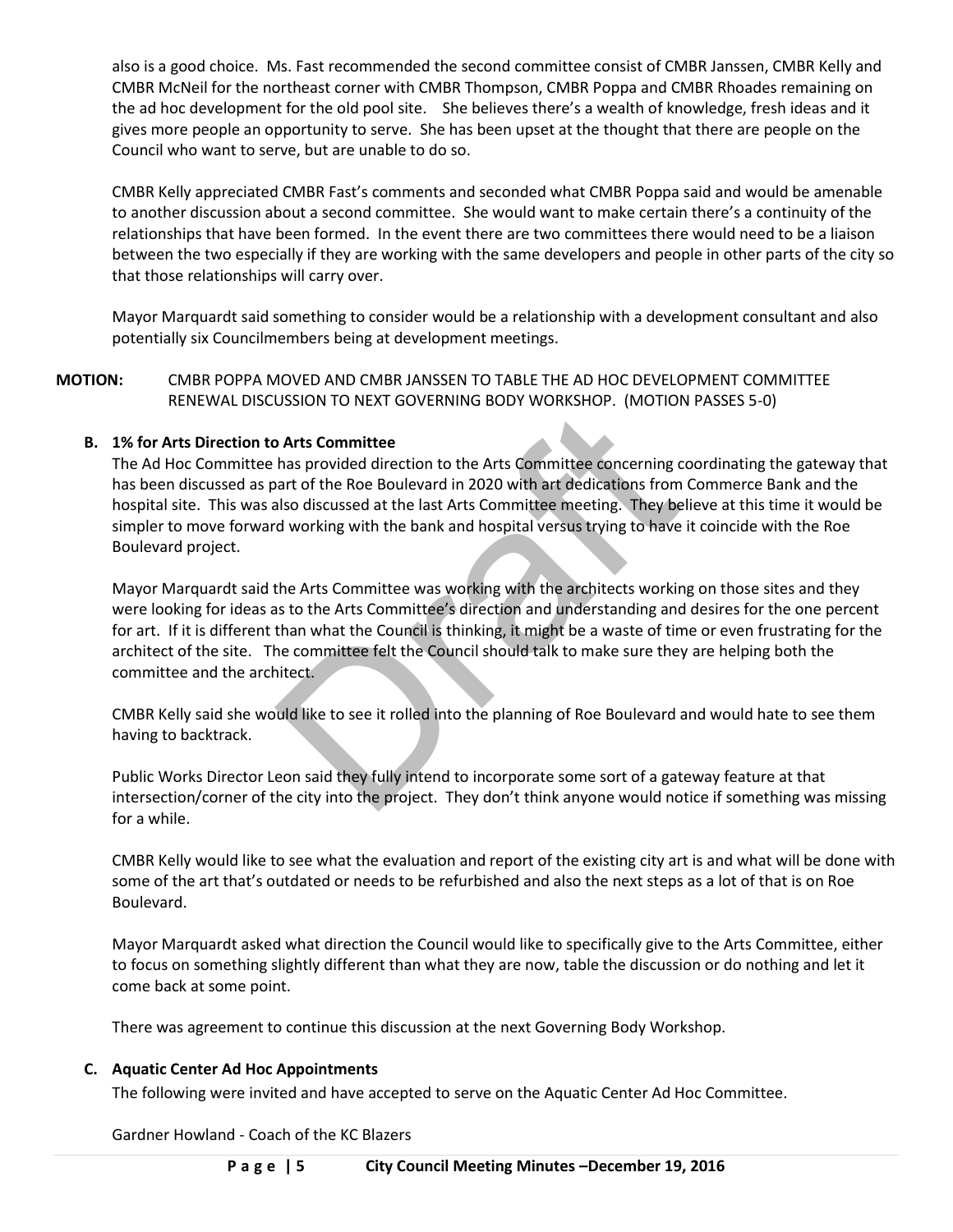Dennis Mueller - Swimming Coach at Bishop Miege Anthony Thompson - Resident/Master Swimmer Pete Davis - Resident/Master Swimmer Jan Grebe - Resident/Former Pool Advisory Board member and regular user Sean Kennan - Resident/Aquatics Manager, City of Shawnee

There are a couple of outstanding invitations, one from a former pool board member and the other a member of JCPRD that they are waiting for confirmation on.

**MOTION:** CMBR KELLY MOVED AND CMBR FAST SECONDED TO APPROVE THE RECOMMENDATIONS OF THE AQUATICS CENTER AD HOC COMMITTEE. (MOTION PASSED 5-0)

# **D. Committee Appointments and Reappointments**

The following were recommended appointments/reappointments:

Courtney Craig - BZA,

represe position to Planning Commission,<br>
land (postponed) and Erik Hage to Sustainability,<br>
li King to Parks,<br>
ie Logan to Events,<br>
ie Vogel to Arts.<br>
ie Vogel to Arts.<br>
tappointee who is not a Roeland Park resident and h Reappoint Paula Gleason - Ward 2 (Michael Rhoades and Tim Janssen) Kyle Rogler to the at-large position to Planning Commission, Laura Steele, Sean Rowland (postponed) and Erik Hage to Sustainability, James Kanally and Randi King to Parks, Tawny Sunders and Amie Logan to Events, Lynda Leonard and Corie Vogel to Arts.

Reappoint Moffett Ferguson to Arts

CMBR Kelly asked about appointee who is not a Roeland Park resident and his appointment to Sustainability. She recommended approving the other appointments with the exception of Shawn Rowland until the discussion has been resolved about appointing to committee of a non-resident.

Mayor Marquardt said he believed that both the BZA and the Planning Commission allow for one of their members to be outside the city and are not considered citizen advisory committees.

CMBR Fast said CMBR McNeil has a recommendation for the Ward I Planning Commission position. City Clerk Bohon said that items was planned for the January 3, 2017 Workshop meeting.

CMBR Fast asked if staff sends a thank you letter before the reappointment terms are up. City Clerk Bohon said that has not been done in the past, but could be done.

Mayor Marquardt said it is appropriate for staff to let the person know that they have not been approved for a committee and that it will be discussed at the January Workshop meeting.

There was agreement to move the discussion of non-resident committee appointments to the next Council meeting.

**MOTION:** CMBR POPPA MOVED AND CMBR KELLY SECONDED TO APPOINT AND REAPPOINT THE MEMBERS WITH THE EXCEPTION OF THE SHAWN ROWLAND TO SUSTAINABILITY UNTIL FURTHER DISCUSSION BY THE GOVERNING BODY. (MOTION PASSES 5-0)

### **E. Roe Boulevard Funding Commitment – 1302 Form KDOT Forms**

Public Works Director Leon said the form from KDOT has been filled out describing the scope of work, a description, project limits, purpose and need and then highlighted where the funds will be spent throughout the project. This is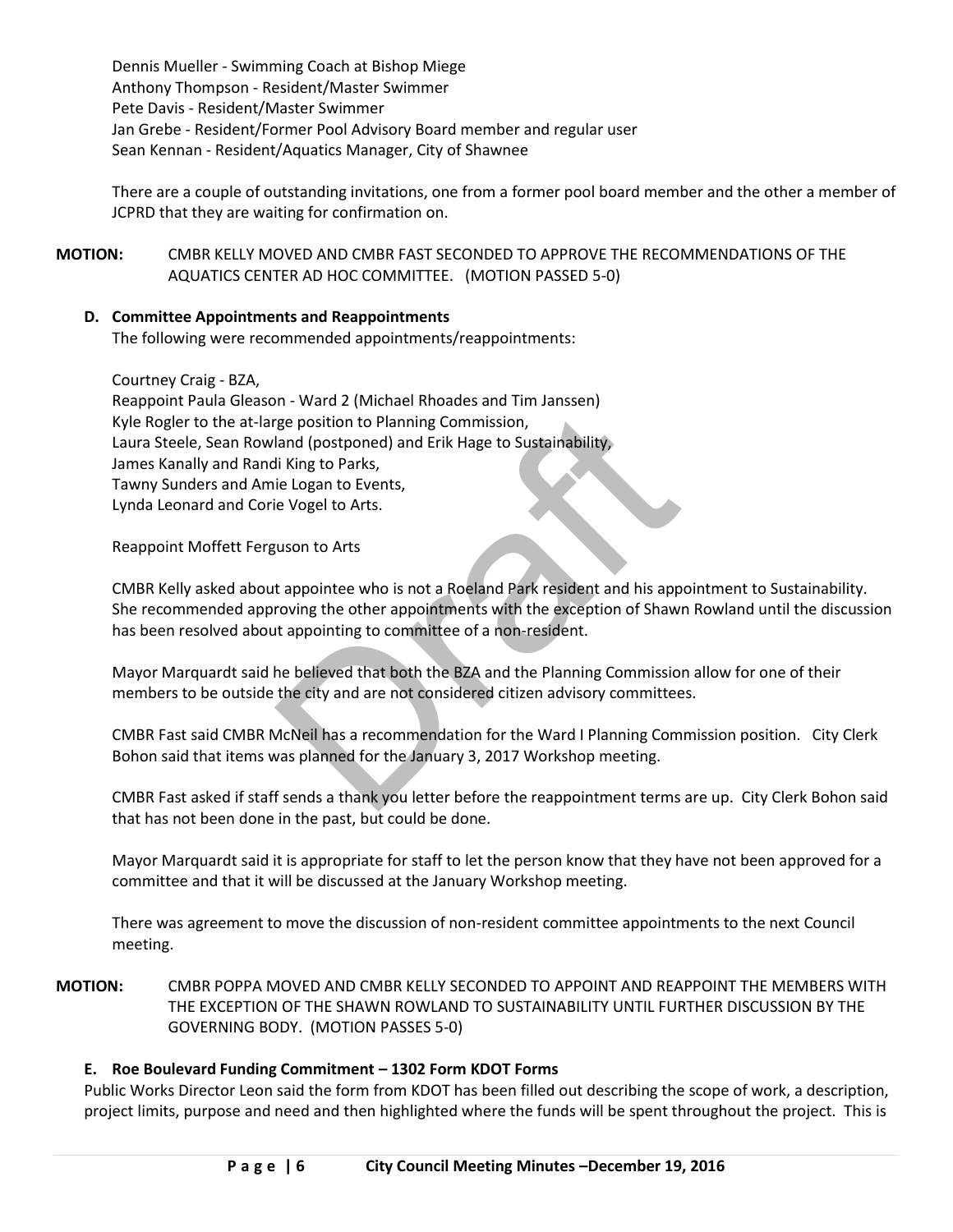to show KDOT that the \$4.6 million of grant money they have provided the City will be spent. It only needs Council approval and signatures.

**MOTION:** CMBR KELLY MOVED AND CMBR JANSSEN SECONDED FOR THE APPROVAL OF THE 1302 FORM AS NOTED. (MOTION PASSED 5-0)

### **F. Walmart Remodel Status**

d be eligible for reimbursement of the cost of new sidewalk<br>tal estimate cost of \$800,000 in the CID, subject to the 2-fo<br>vould get \$1 for every \$2 they would spend of the \$800,000<br>they have planned for fall into that cate City Administrator Moody provided a report of a list of improvements that are included in the plans that have been submitted for review. A permit has not been issued at this point. An estimated cost of the project is \$500,000. The footprint of the building is a little over 100,000 square feet, so this is roughly \$5 per square foot renovation investment. The purpose of which is to bring up the feel or the appearance of the building to a standard appearance for the current Walmart. Some HVAC work and some ventilation/duct work will be modified. Flooring will be replaced where needed as well as painting of the interior and exterior walls and ceiling joists. There will be some removal of drop ceilings. The exits will be made larger and they will remove the photo lab. They will also remodel to accommodate a small inside bank. The garden center fencing will be replaced with ornamental material. The wall signs and monument sign will be replaced with the current logo. The pharmacy will be remodeled. No landscaping, parking or sidewalk changes are reflected in the investment. According to the CID agreement if Walmart stayed, they would be eligible for reimbursement of the cost of new sidewalks, streetscape, landscaping and lighting, which has a total estimate cost of \$800,000 in the CID, subject to the 2-for-1 funding restriction also in the CID. This means they would get \$1 for every \$2 they would spend of the \$800,000 for those improvements. None of the improvements they have planned for fall into that category.

CMBR Kellerman asked if it is possible to have a representative from Walmart speak to the Council. City Administrator Moody has extended that invitation, but they are not very open about discussing their plans in a public meeting. Mr. Moody did say that it would be beneficial though.

CMBR Fast said the issue is also with the owner. They've been waiting for years for the parking lot to be redone and for repairs to the site. She said it's time for the owner to do some aesthetics to make it more appealing.

City Administrator Moody said if the Council makes funds available he suspects they'll do the work. He said the CID has a maximum of \$3 million. Currently it is at \$1.6 million and it's generating \$446,000 annually. Probably in less than four years it will reach the \$3 million threshold.

After a brief discussion, staff was directed to see if the site falls under any code violations for maintenance.

### **IX. ORDINANCES AND RESOLUTIONS**

*There were no Ordinances or Resolutions for approval.* 

## **X. REPORTS OF CITY OFFICIALS**

City Administrator Moody said he would like to thank the Council on behalf of the staff and its employees for the holiday party. He said everyone enjoyed it and is a nice gesture by the Council to provide the resources to do that.

Mayor Marquardt thanked City Attorney Shortlidge for his 26 years of service to the City and noted this was his last City Council meeting before his retirement.

Mr. Shortlidge said, "Thank you for allowing me to serve."

### **XI. ADJOURNMENT**

**MOTION:** CMBR KELLY MOVED AND CMBR JANSSEN SECONDED TO ADJOURN. (MOTION PASSED 5-0)